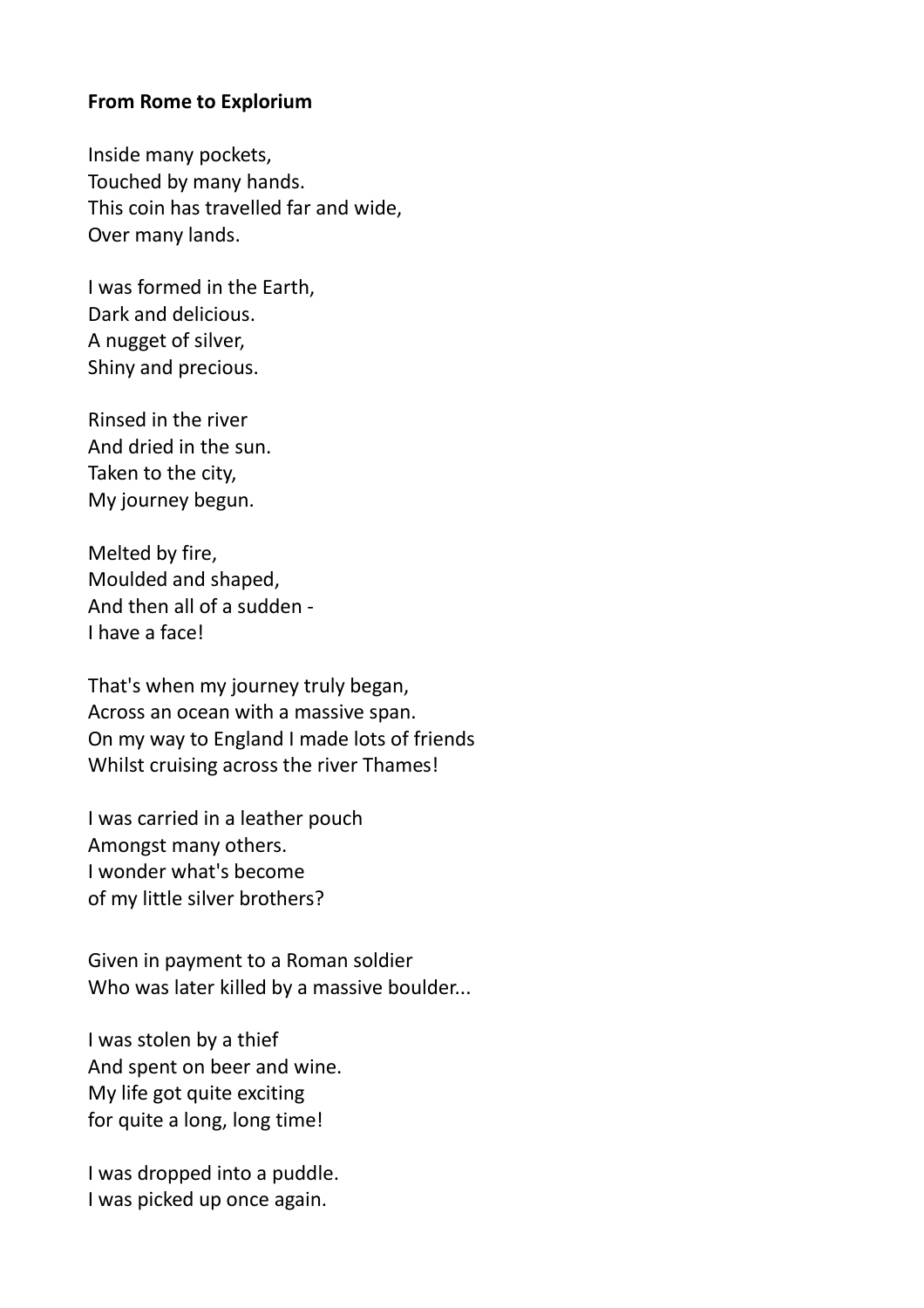I was flipped and glinted in the sunshine, I was soaked in pouring rain.

I saw wars and I saw battles. There was peace and quiet as well. I once lived in a farmer's field. Once down a mine I fell.

I travel to Somerset in a large silver chariot, and into the hand of a small girl named Harriet. She picks me up, only to cry, 'It's amazing! I wonder, what did this buy?'

I belonged to a rich man, who lived in Bath, a famous town. He put me in a treasure chest. Again I'm buried deep, deep underground.

Jostling, clinking, In deep darkness tinkling. A year, ten, hundreds, then thousands more. Hidden underground. A treasure hoard.

Silence, dark silence, then Scrape, scrape, scraping, and movements again. A voice.'Look at this!', 'Wow! What a sight!' On the move again as we're all taken up again, into the light.

I am held in a hand, a real, warm hand and then into a box with a tinkle I land. I am cleaned, I am scrubbed, I am washed, I am dried, To get placed in a new box's inside.

Matt and Liz brought us all of this way And we ended up at Explorium today. Our journey's been amazing, we've made front page news. Our path brought us to you. Our adventure continues.